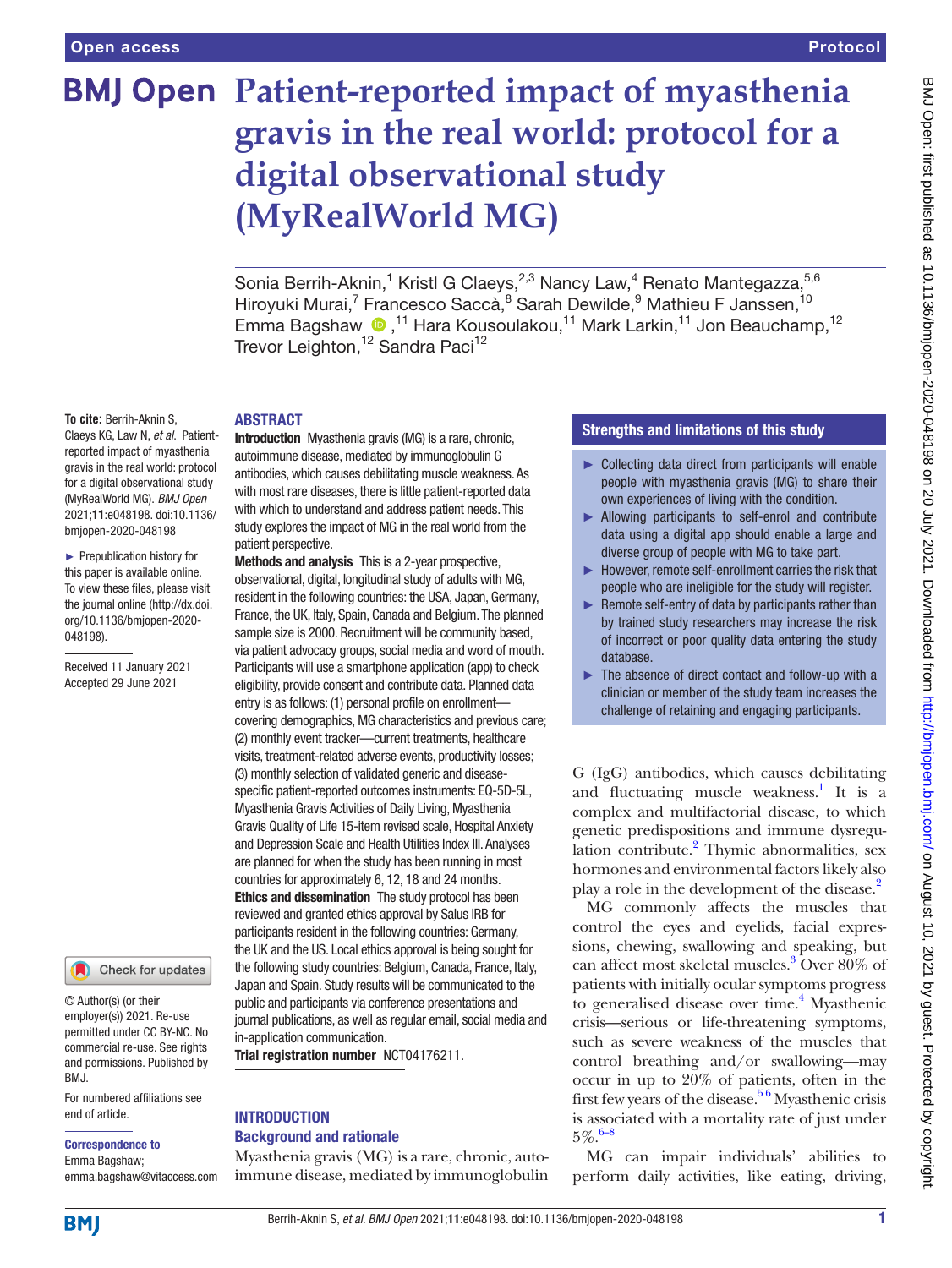washing, walking or housework. People with MG may also have to make changes to, or give up, their work. Around a third of those with the condition require regular care from their partner.<sup>9</sup> MG can therefore impose a financial burden on patients and their families. People with MG often have impaired health-related quality of life  $(HRQoL)$ ,  $9-12$  and depression has been reported in around a third of those with the condition. $910$  MG is a treatable disease; however, the rate of complete remission is very low and that of pharmacological remission is about  $26\%$ .<sup>13</sup> Most patients can be stabilised with current treatment options, but experience residual mild to moderate symptoms.<sup>114</sup> Around  $10\%$ –15% experience refractory disease.<sup>15</sup> Treatment is also often burdensome and side effects are common.<sup>16</sup> Therefore, people with MG experience an ongoing unmet need.

As with many other rare diseases, there is a lack of data about the burden of MG. Data collection and sharing are vital to improve disease management and outcomes in rare diseases, where knowledge and expertise are limited, and patient populations are geographically dispersed.<sup>[17](#page-7-10)</sup> Indeed, the need for data sharing in rare diseases has been identified and incorporated into strategy by policy makers at international<sup>18 19</sup> and national<sup>19 20</sup> levels.

One way to address the need for data is to go direct to patients to ask them about their experiences. Reports from patients often provide the most accurate and in-depth depictions of disease burden and the impact of treatment. Patient-reported outcome (PRO) data are becoming increasingly important in strengthening disease understanding and in the development, regulatory approval, reimbursement and use of treatments.

To date, most PRO evidence, across a range of disease areas, has been generated in the clinical trial setting; few data have been collected from patients being cared for in real-world clinical practice. Real-world evidence (RWE) can provide more granular, longer-term information, from a broader patient population, than is typical in clinical trials, so there is clear value in its collection and analysis. In rare diseases, where there are likely to be challenges in conducting adequately sized and controlled clinical trials, RWE is of particular worth. Furthermore, in MG, where symptoms can fluctuate frequently and actual disease severity may escape medical examination at a given time point, an RWE study, in which participants can provide regular ongoing data, may be especially valuable.

Given the paucity of data, and the unmet need experienced by people who have MG, we feel there is a need to conduct a study to explore the burden of the disease. We would like to collect data directly from patients in the realworld setting, about their experiences of living with and managing MG. We hope that the study will support the need for data sharing in rare diseases, increase knowledge about MG and, ultimately, help improve the lives of affected individuals.

To maximise the potential benefits of the study, we want to ensure that it fully reflects the needs and preferences of people who have MG. We want people with MG to feel a part of the research team and for the study to generate

data that are relevant to the MG community. We have therefore designed the study in close collaboration with MG patient advocacy groups (PAGs), who have provided input on, and support with, many aspects of the design, including data collection methods, outcomes and participant recruitment and engagement.

# **Objectives**

The objective of this study is to provide a detailed view of the impact of MG and its treatment on patients in the real-world setting, according to factors such as epidemiology, natural history, and clinical, humanistic and economic burden.

# Trial design

This is a prospective, observational, longitudinal, realworld, PRO study. Adults with MG will use a smartphone application (app), MyRealWorld MG (Vitaccess Limited, London, UK) to enter regular data about their MG, its management and its impact on their lives, over a period of approximately 2years.

# METHODS AND ANALYSIS

# Patient and public involvement

We have designed the study in close collaboration with people who have MG. The study Scientific Advisory Board (SAB), described in further detail below, includes at least one PAG representative from each study country. PAG members of the SAB were consulted during initial conceptualisation of the study, to ensure that the proposed design and outcomes were relevant to people with MG. They also reviewed and provided feedback on key study materials, including the protocol, as well as proposing content for and testing early versions of the MyRealWorld MG smartphone app. PAG representatives are helping to support participant recruitment and retention, by providing guidance and acting as ambassadors for the study in the MG patient community. PAG members of the SAB have also provided input on the publication and communication plan for the study and will be given the opportunity to co-author any resulting academic publications. Study results will be disseminated to the MG patient community on an ongoing basis, through regular email, social media and in-app communication, some of which will be carried out directly by PAGs.

## Participants, interventions and outcomes Study setting

Participation will be entirely via the MyRealWorld MG app. There are no physical study sites. Data will be collected from participants in the following countries: the USA, Japan, Germany, France, the UK, Italy, Spain, Canada and Belgium. Further countries may be added later. MyRealWorld MG will be translated and localised for each study country.

# **Eligibility**

Inclusion criteria are as follows: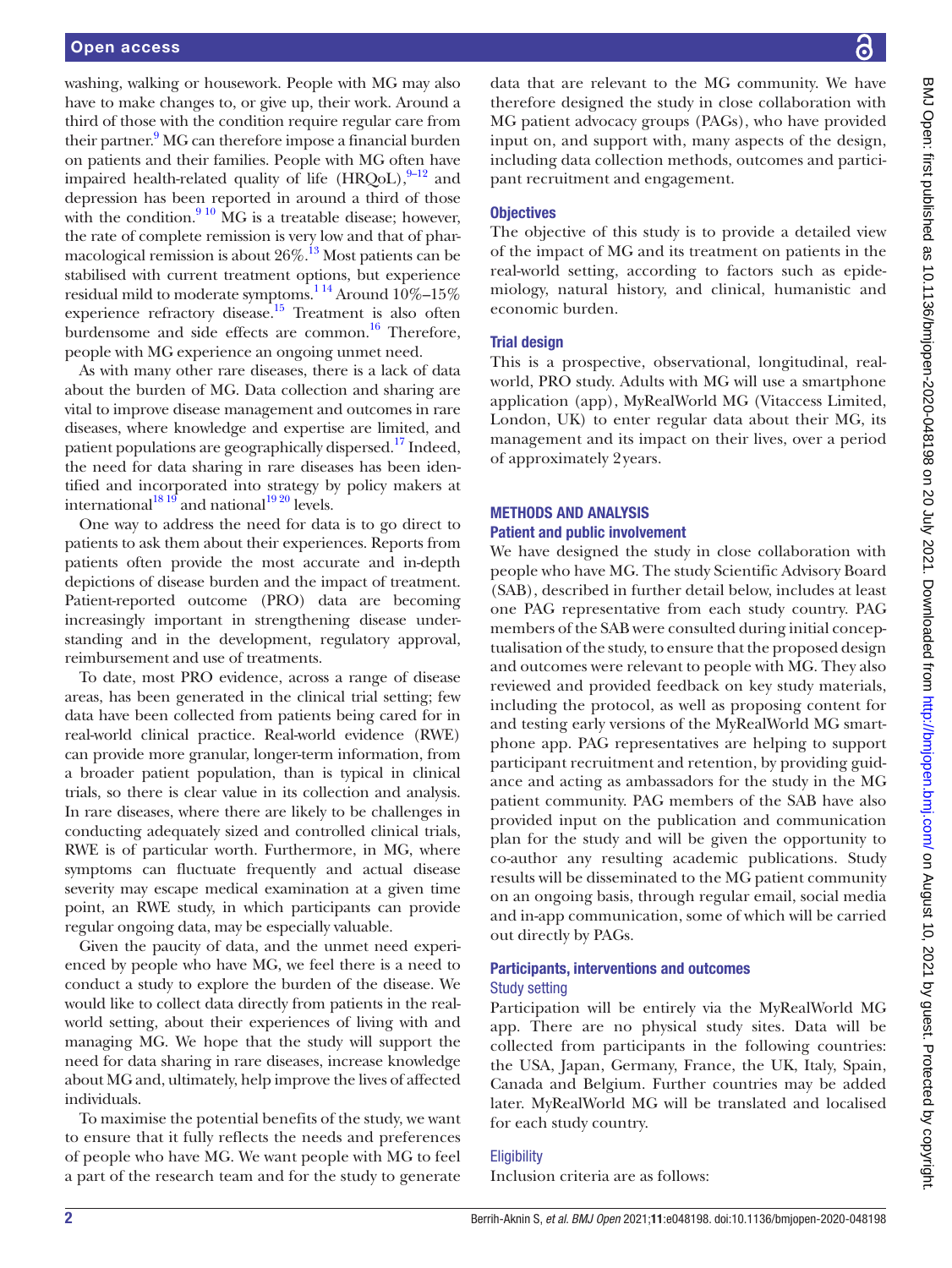

<span id="page-2-0"></span>Figure 1 Participant timeline. MG, myasthenia gravis; PRO, patient-reported outcome.

- Adult (age of adulthood as defined in each study country) diagnosed with MG
- Resident in one of the study countries. There are no specific exclusion criteria.

# Sample size

We aim to enrol approximately 2000 participants. A formal sample size calculation has not been performed as hypothesis testing is not planned.

# **Recruitment**

Recruitment will be community based, with potential participants made aware of the study via direct communication from MG PAGs, PAG and Vitaccess social media accounts, and word of mouth, including via PAG community networks.

The MyRealWorld MG app will be launched sequentially across the study countries and will then be available in each country for registration and participation for approximately 2years from the point of launch in that country. Once the app is available in their country, potential participants will be able to download it from the Apple App Store or Google Play. Study registration will then be contingent on meeting eligibility criteria.

[Figure](#page-2-0) 1 summarises the participant timeline.

## Data collection and management

## Data acquisition strategy

Participants will be asked to complete a profile shortly after enrolment, which will collect data about demographics, diagnosis, past treatments and other factors that are expected to remain stable over the duration of the study. If certain factors do change, participants will be able to update their profile during the study.

Each month, participants will complete a tracker to record MG-related events that occurred in the previous month, such as treatment changes, treatment-related adverse events, days off work/study and healthcare visits.

Finally, participants will also be asked to complete a schedule of PRO instruments that assess HRQoL, specific symptoms and function. A set of core PRO instruments will be completed by all participants, at a rate of once a month to once every 6months depending on the instrument. Further optional PRO instruments will only be presented to participants who opt-in to complete them, to avoid overburdening all participants. Summary descriptions of all PRO instruments are provided below.

Please see [table](#page-3-0) 1 for a summary of the data acquisition strategy.

# Core PRO instruments

# EQ-5D-5L

The EQ-5D-5L is a generic measure of HRQoL.<sup>21</sup> It consists of a descriptive system and visual analogue scale (EQ-VAS). The descriptive system comprises five dimensions: mobility, self-care, usual activities, pain/discomfort and anxiety/ depression. The EQ-VAS records the person's self-rated health on a vertical scale, scored from best to worst imaginable health.

# EQ-5D-5L bolt-on items

There are a number of additional single-question dimensions to the EQ-5D-5L that are relevant to common health and/or HRQoL problems in MG, namely vision, breathing problems, tiredness, sleep, social relationships and selfconfidence. $22-27$  Note that, at the time of writing, these bolt-ons are not officially endorsed by the EuroQol Research Foundation—the copyright holder for the EQ-5D-5L—and are regarded as experimental versions.

# Myasthenia Gravis Activities of Daily Living

The Myasthenia Gravis Activities of Daily Living scale (MG-ADL) is an MG-specific questionnaire, which assesses the severity of the following symptoms: talking, chewing, swallowing, breathing, impairment of ability to brush teeth/ comb hair, impairment of ability to rise from a chair, double vision, and eyelid droop.<sup>28 29</sup>

# Myasthenia Gravis Quality Of Life 15-item revised scale

The Myasthenia Gravis Quality Of Life 15-item revised scale (MG-QOL15r) is an MG-specific HRQoL questionnaire, which assesses the impact of MG on the following domains: emotions, physical health, self-care, social life, and role.<sup>30 31</sup>

# Hospital Anxiety and Depression Scale

The Hospital Anxiety and Depression Scale (HADS) is a tool developed to assess psychological distress in nonpsychiatric patients. $32\frac{33}{11}$  It consists of two subscales: anxiety and depression.

# Health Utilities Index III

The Health Utilities Index III (HUI3) is a generic questionnaire, which provides descriptive evidence on multiple dimensions of health status, a score for each dimension of health and an HRQoL score for overall health.<sup>[34](#page-7-18)</sup> Health dimensions include vision, hearing, speech, ambulation/ mobility, pain, dexterity, emotion and cognition.

# COVID-19 survey

Following implementation of the current version of the study protocol (July 2020), participants will also be asked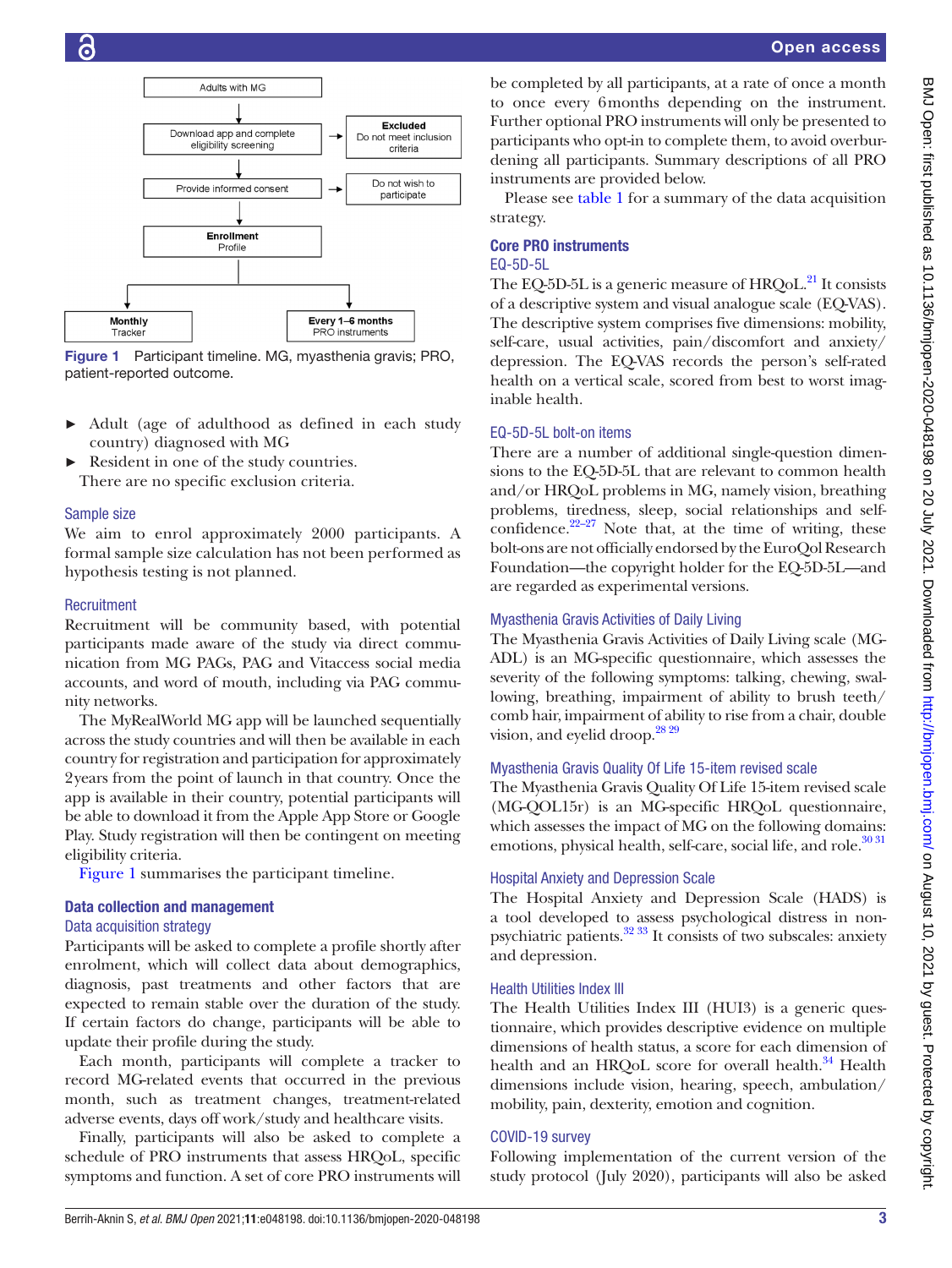# <span id="page-3-0"></span>Table 1 Summary of data acquisition strategy

| Data source | Instrument<br>type | <b>Outcomes collected</b>                                                                                                                                                                                                                                                                                                                                                                                                                                                                                                                                                                                                                                                                                                                                                                                                                                                                                                                                                                                                                                                                                                                                                                                                                                                                                                                                                                                                                                                                                                                                                                                                                                                                                                                                                                                                                                                                                                                                                                                                              | <b>Administration schedule</b>                                                                                                                                                | <b>Estimated</b><br>completion<br>time (min) |
|-------------|--------------------|----------------------------------------------------------------------------------------------------------------------------------------------------------------------------------------------------------------------------------------------------------------------------------------------------------------------------------------------------------------------------------------------------------------------------------------------------------------------------------------------------------------------------------------------------------------------------------------------------------------------------------------------------------------------------------------------------------------------------------------------------------------------------------------------------------------------------------------------------------------------------------------------------------------------------------------------------------------------------------------------------------------------------------------------------------------------------------------------------------------------------------------------------------------------------------------------------------------------------------------------------------------------------------------------------------------------------------------------------------------------------------------------------------------------------------------------------------------------------------------------------------------------------------------------------------------------------------------------------------------------------------------------------------------------------------------------------------------------------------------------------------------------------------------------------------------------------------------------------------------------------------------------------------------------------------------------------------------------------------------------------------------------------------------|-------------------------------------------------------------------------------------------------------------------------------------------------------------------------------|----------------------------------------------|
| Profile     | N/A                | Demographics<br>$\triangleright$ Date of birth (full or partial depending on country)<br>$\blacktriangleright$ Sex<br>$\blacktriangleright$ Home postcode<br>Healthcare system identifier (eg, NHS number) (outcome only<br>collected in countries where permitted)<br>Current enrolment in any MG registries<br>MG characteristics<br>$\triangleright$ Ocular or generalised<br>▶ Presence of any thymus involvement (eg, thymoma, follicular<br>hyperplasia)<br>$\blacktriangleright$ MG antibody status<br>▶ Usual symptom severity in months preceding study enrolment<br>(MGFA classification)<br>▶ Age at MG symptom onset<br>• MG symptom severity at diagnosis (MGFA classification)<br>$\blacktriangleright$ Presence of any comorbidities<br>MG diagnosis and treatment<br>$\triangleright$ Age at seeking care or a diagnosis for MG<br>$\blacktriangleright$ Age when diagnosed with MG<br>▶ Diagnostic tests performed to achieve MG diagnosis<br>Healthcare professionals involved in diagnosis<br>▶ Routine and rescue MG treatments at any time since diagnosis<br>▶ Routine and rescue MG treatments within preceding<br>12 months<br>$\blacktriangleright$ Need for any regular informal care<br>$\blacktriangleright$ Person providing informal care<br>Hours of informal care needed per week<br>$\blacktriangleright$ Impact on person providing informal care (eg, inability to work,<br>stress)<br>Impact of MG on family and friends (eg, limited ability to make<br>plans or socialise)<br>Eiving situation (eg, living independently or in a care home)<br>▶ Past or current participation in MG clinical trials<br>Treatments received in any MG clinical trials<br>Healthcare resource use<br>▶ Hospital visits for MG exacerbations at any time since<br>diagnosis (emergency department, inpatient, intensive care)<br>▶ Hospital visits for MG exacerbations within preceding<br>12 months (emergency department, inpatient, intensive care)<br>Work/study<br>$\blacktriangleright$ Time off work/study | At enrolment; optional update<br>at any time; both previous and<br>updated data retained in study<br>database and date of update<br>logged to permit changes to be<br>tracked | 15                                           |
| Tracker     | N/A                | MG diagnosis and treatment<br>▶ Routine and rescue MG treatments during study<br>Treatment dose (for corticosteroids only)<br>Satisfaction with treatment during study<br>Reasons for satisfaction level<br>Reasons for stopping treatments during study<br>Duration of rescue treatment during study<br>MG-related healthcare resource use<br>MG-related healthcare visits during study (eg, family doctor,<br>specialist, hospital inpatient or outpatient visit, emergency<br>department visit)<br>▶ Duration of any hospital stays for MG exacerbations during<br>study<br>Travel time to healthcare visits during study<br>Adverse events<br>Treatment-related adverse events experienced during study<br>Severity of any adverse events<br>Work/study<br>▶ Work/study time missed during study due to MG                                                                                                                                                                                                                                                                                                                                                                                                                                                                                                                                                                                                                                                                                                                                                                                                                                                                                                                                                                                                                                                                                                                                                                                                                         | Monthly<br>3-week completion window                                                                                                                                           | 10                                           |

Continued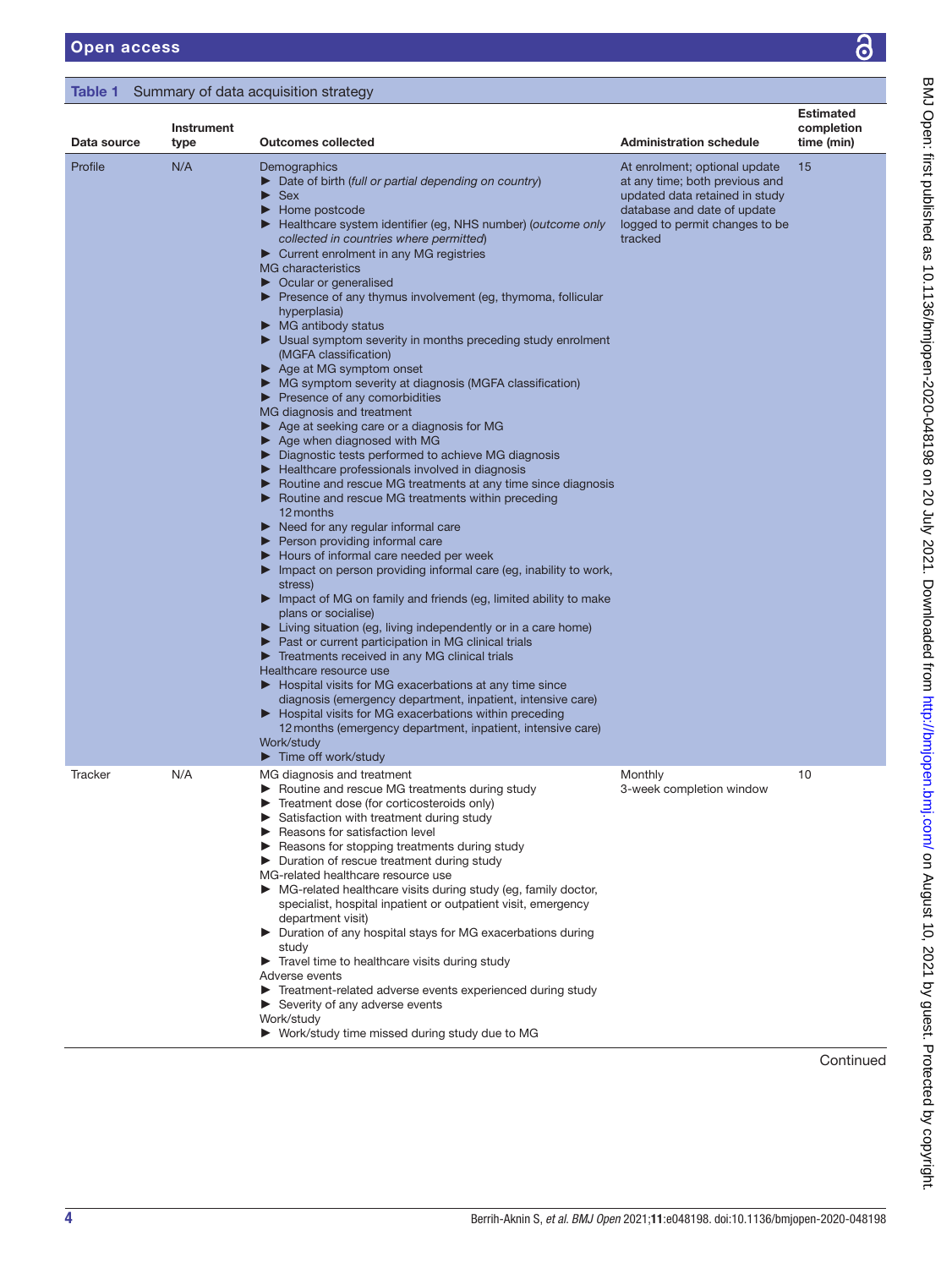| Table 1 | Continued |  |  |
|---------|-----------|--|--|
|         |           |  |  |

|                                                     | <b>Instrument</b> |                             |                                                                           | <b>Estimated</b><br>completion |
|-----------------------------------------------------|-------------------|-----------------------------|---------------------------------------------------------------------------|--------------------------------|
| Data source                                         | type              | <b>Outcomes collected</b>   | <b>Administration schedule</b>                                            | time (min)                     |
| <b>EQ-5D-5L</b>                                     | Core              | <b>HRQoL</b>                | At enrolment then monthly; 1-<br>week completion window                   | 2.5                            |
| EQ-5D-5L bolt-<br>ons                               |                   | <b>HRQoL</b>                | At enrolment then monthly; 1-<br>week completion window                   | 1                              |
| MG-ADL                                              |                   | <b>MG</b> symptoms          | At enrolment then four<br>times per 6 months; 2-week<br>completion window | $\overline{4}$                 |
| MG-OoL15r                                           |                   | <b>HRQoL</b>                | At enrolment then once per<br>6 months; 3-week completion<br>window       | 7.5                            |
| <b>HADS</b>                                         |                   | Psychological functioning   | At enrolment then once per<br>6 months; 3-week completion<br>window       | $\overline{7}$                 |
| HU <sub>13</sub>                                    |                   | <b>HRQoL</b>                | At enrolment then once per<br>12 months; 3-week completion<br>window      | $\overline{4}$                 |
| COVID-19 survey                                     |                   | Impact of COVID-19 outbreak | At enrolment then once per<br>month; 3-week completion<br>window          | 6                              |
| <b>PROMIS</b><br>dyspnoea<br>characteristics        | Opt-in            | Shortness of breath         | At enrolment then once per<br>6 months; 3-week completion<br>window       | 2.5                            |
| <b>FACIT-Fatigue</b>                                |                   | Fatigue                     | At enrolment then once per<br>6 months; 3-week completion<br>window       | 7.5                            |
| <b>PROMIS Sleep</b><br>Disturbance<br>short form 6a |                   | Sleep quality               | At enrolment then once per<br>6 months; 3-week completion<br>window       | 3                              |

FACIT, Functional Assessment of Chronic Illness Therapy; HADS, Hospital Anxiety and Depression Scale; HRQoL, health-related quality of life; HUI3, Health Utilities Index III; MG, myasthenia gravis; MG-ADL, Myasthenia Gravis Activities of Daily Living; MGFA, Myasthenia Gravis Foundation of America; MG-QoL15r, Myasthenia Gravis Quality of Life 15-item revised scale; N/A, not applicable; NHS, National Health Service; PROMIS, Patient-Reported Outcomes Measurement Information System.

to complete a bespoke PRO survey about the COVID-19 pandemic and its impact on them.

#### Opt-in PRO instruments

## Patient-Reported Outcomes Measurement Information System Dyspnoea Characteristics

The Patient-Reported Outcomes Measurement Information System (PROMIS) Dyspnoea Characteristics measure is a generic questionnaire, which assesses frequency, severity and duration of dyspnoea (shortness of breath).<sup>[35](#page-7-19)</sup>

### Functional Assessment of Chronic Illness Therapy-Fatigue

The Functional Assessment of Chronic Illness Therapy (FACIT)-Fatigue measure is a generic questionnaire, which assesses fatigue level and impact.<sup>36</sup>

# Patient-Reported Outcomes Measurement Information system Sleep Disturbance short form 6a

The PROMIS Sleep Disturbance short form 6a measure is a generic questionnaire, which assesses sleep quality and difficulties.<sup>3</sup>

## Participant retention and engagement

If, at any study time point, participants do not complete data entry within the required completion window, their data will be considered missing for that time point. They will be able to enter data again at the required time points later on.

To promote engagement with the study app and continued data entry, participants will receive in-app messages, encouraging them to complete required data entry, thanking them for doing so and stressing the importance of their contributions to research. Participants will also receive information about the study, updates on progress and emerging results via a 'Knowledge' feature within the study app, as well as through social media and regular email newsletters.

To thank participants for their time, the study sponsor will fund donations to charities and PAGs, where this is acceptable in the participant's country.

MyRealWorld MG will also contain non-study features that are designed to help participants learn about or track their condition, or communicate with other participants.

## Data management

To promote data quality, rules will be set for question responses (eg, range limits for continuous variables, minimisation of free-text data fields, limits to number of response options that can be selected).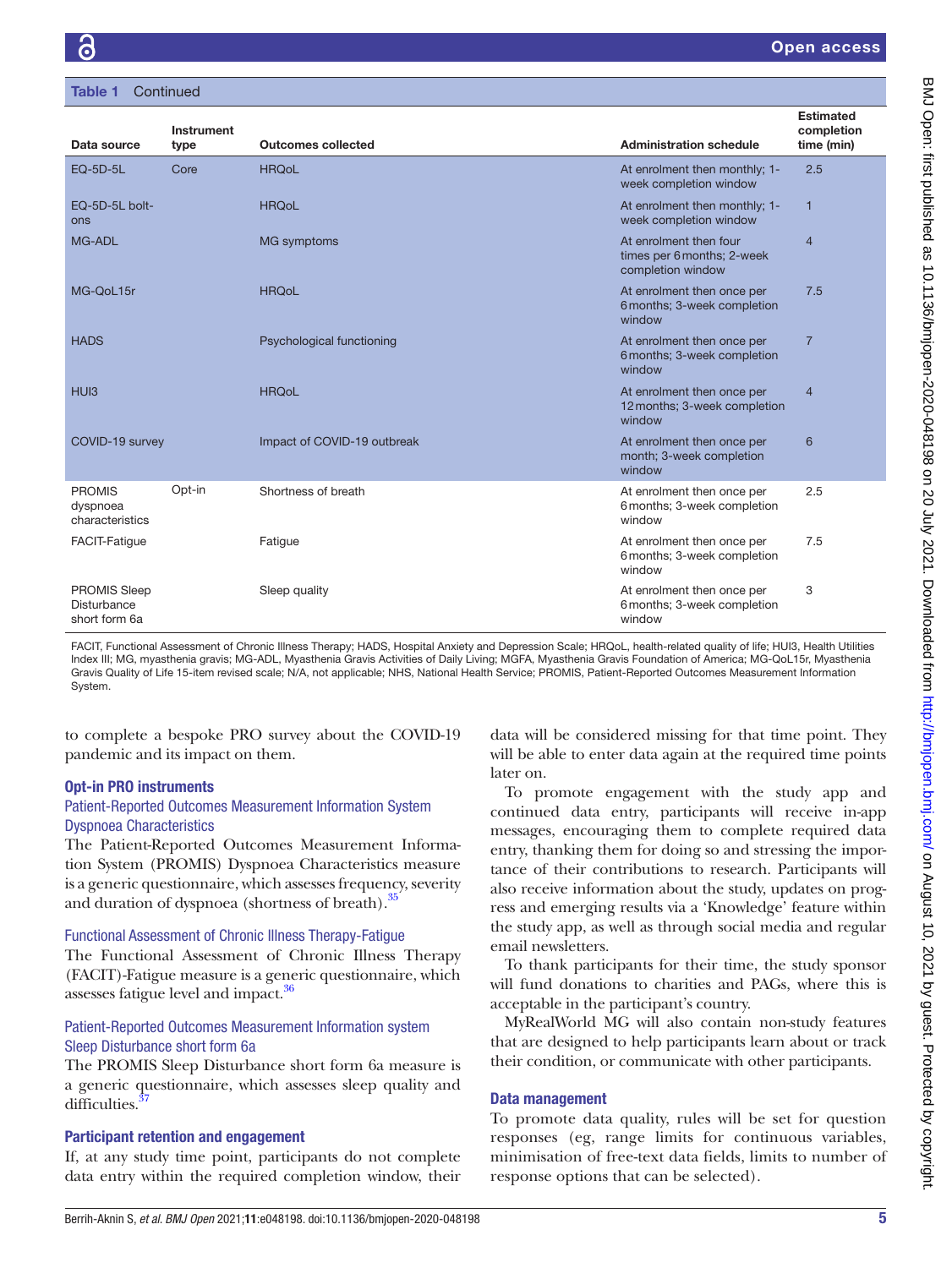Each participant will log in to MyRealWorld MG using unique self-generated login credentials, which will be unknown and inaccessible to the study team. All personally identifiable information (PII) will be protected by industry-standard methods, ensuring full confidentiality is maintained. PII will not be held on participants' devices or be able to be seen by the study sponsor or any external researchers who apply for access to the study data. Data will be stored in a central database in aggregated, de-identified form.

On behalf of the sponsor, the study team will be able to contact consenting participants about further research opportunities. However, any other contact between the sponsor and participants, beyond that required directly for the study, will not be permitted.

## Statistical methods

#### **Methodology**

This is an exploratory observational study. Thus, differences and patterns in the data will be analysed, but without exploring causation. All analyses will be descriptive, and no hypotheses will be tested. Should the data generated lead to research hypotheses, an addendum may be made to the statistical analysis plan (SAP) if necessary.

Aggregated, de-identified data will be summarised as follows:

- ► For continuous variables, distributions: sample size, mean, SD, median, minimum, maximum, 95% CI
- ► For categorical variables, summaries: sample size, frequency and proportion.

For both variable types, the number and proportion of missing data will also be reported.

Descriptive distribution statistics for each PRO instrument score, or domain score, will be presented for baseline (first data entry time point) and at each date entry time point thereafter, including at study end (approximately 2years from study launch).

Full details of planned analyses will be set out in the SAP.

## Interim and final analyses

The interim and final analyses schedule will be data dependent. The first formal descriptive interim analysis is planned for when the study has been running in most countries for approximately 6months. The analysis will include all participants who have completed at least one PRO instrument and the necessary elements of their profile. Further interim analyses are planned at 12 and 18months. A final analysis will be conducted when the study has been running in most countries for approximately 24months. All subgroup analyses will be detailed in the SAP.

#### Methods to handle protocol non-adherence and missing data

Missing data will be handled as set out in the scoring guidelines for the PRO instruments and per best practice for the profile and tracker. Full details of the process for handling missing data will be provided in the SAP.

# ETHICS AND DISSEMINATION Ethics approval

The study protocol has been reviewed and granted ethics approval by Salus IRB for participants resident in the following countries: Germany, the UK and the USA. Local ethics approval is being sought for the following study countries: Belgium, Canada, France, Italy, Japan, and Spain.

The study team will be responsible for communicating protocol modifications to relevant parties as necessary.

This study will be performed in accordance with the Declaration of Helsinki.

# Consent

Participants will provide informed consent via MyRealWorld MG. Participant briefing materials will be presented in a series of screens in the app, each followed by an informed consent question or statement relating to that section. Participants who agree to all the statements will be considered to have given informed consent.

Consent includes agreement to the possibility of de-identified data being used in other healthcare research, for example, cross-referenced with other medical databases.

## Scientific Advisory Board

An SAB has been convened to protect participants' interests. It includes at least one independent clinical or disease expert and at least one PAG representative from each study country, plus one sponsor representative and one Vitaccess representative. The SAB meets formally every 6months and also communicates on an ad-hoc basis to discuss urgent issues.

The SAB is responsible for the following:

- ► Effective operational management of the study
- ► Ensuring that the study operates in the best interests of participants
- ► nsuring that the study operates to the highest levels of academic rigour.

The SAB acts as a decision-making body for the following:

► Third-party data access requests.

The SAB acts as an advisory/review body for the following:

- ► Publication strategy and publications
- ► Data analyses
- Study evolution: possible amendments to the study protocol
- ommunication: input into materials and communication with the participant cohort and wider MG community.

# Adverse event reporting and harms

Participants who report receiving the sponsor's product efgartigimod and also report experiencing adverse events will be asked to complete a safety report form within the MyRealWorld MG app. This will be sent immediately to the study sponsor to facilitate postmarketing surveillance.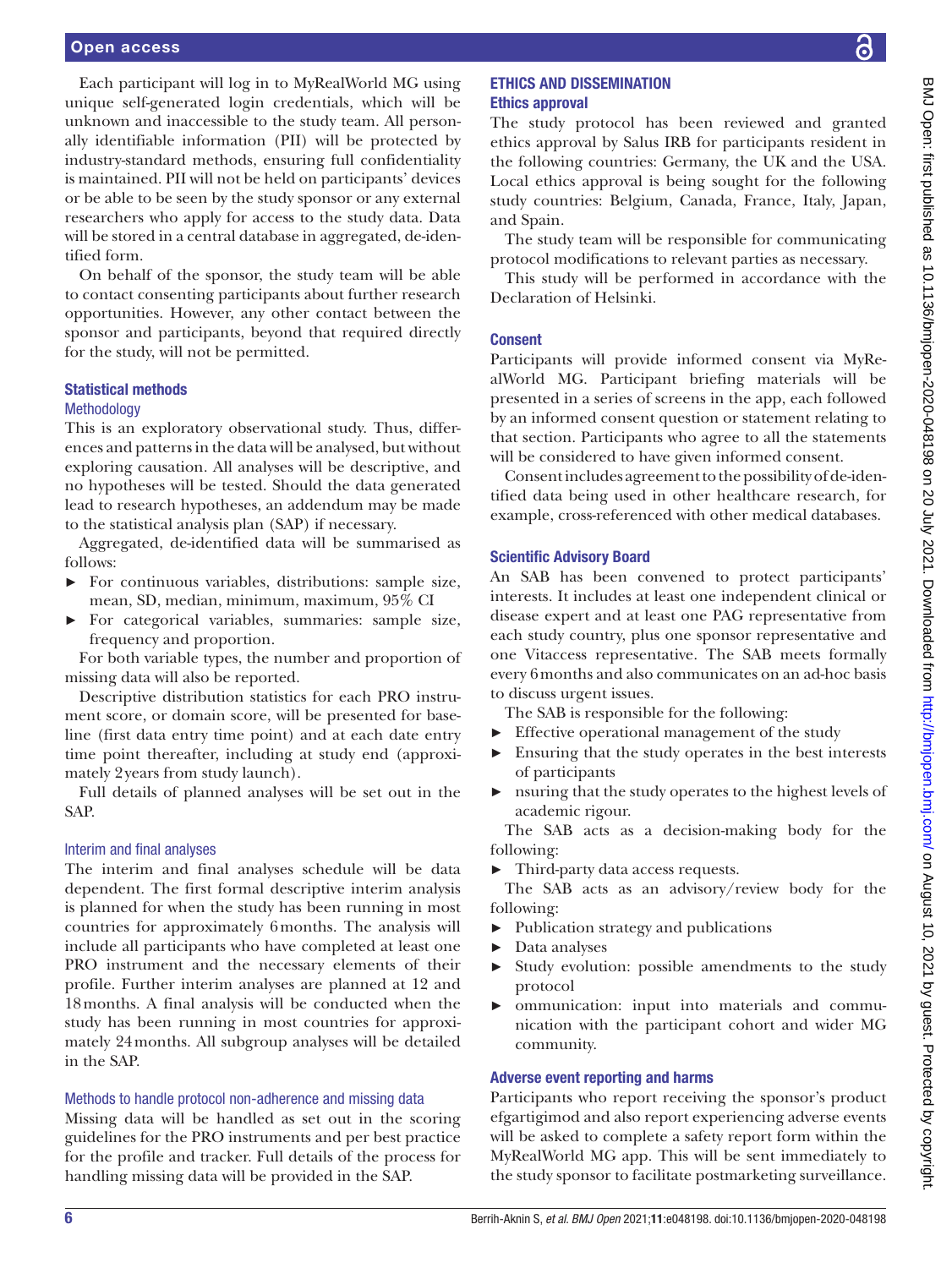As this is a non-interventional study, participants are not expected to be at risk of physical harm. Although unlikely, being in the study and being asked to think about their MG may trigger negative feelings for some. Participants will be able to contact the research team if they have concerns or questions, and will be advised to contact their medical team where necessary.

# **Dissemination**

The sponsor and study team will develop a publications plan for the study to include conference presentations and journal publications. Study progress and results will be communicated to participants on an ongoing basis through regular email, social media and in-app communication.

Members of the public and external researchers may apply via the study website to be granted access to data generated by the study. Access decisions will be within the purview of the SAB.

# Trial status

Protocol V.3, 3 July 2020. Recruitment began in the UK on 12 December 2019. Study launch in other countries will be staggered over 2020/2021. Participants will be recruited over a period of approximately 2years from the date of launch in each study country.

# **DISCUSSION**

MG is a rare chronic disease, and little is known about the burden it imposes on patients, their caregivers and society. There is a particular lack of data collected in the real-world setting, directly from people who have the condition.

This international, longitudinal, real-world PRO study will explore the burden of MG experienced by patients. The study will provide a detailed view of the impact of MG and its treatment on patients, their families, friends and caregivers in the real-world setting, according to factors such as epidemiology, natural history, and humanistic and economic burden.

The data gathered should provide clinicians and researchers with a fuller understanding of the burden of MG and where unmet patient needs lie. We hope that this will help to inform future research and treatment development, such that these better reflect the experiences and needs of people who have MG.

We believe that our collaboration with PAGs will lead to a study that people who have MG can engage with and gain real benefit from. As stated in a recent report by EURORDIS, the European alliance of rare disease patient organisations, people with rare diseases are willing to share data about their conditions to foster research and improve healthcare.<sup>17</sup> However, to make the best use of that generosity, researchers must consider patients' needs and preferences.[17](#page-7-10) By developing our study with PAGs, we hope we have embedded those needs into the design. As the study progresses, we will continue to work with patient representatives to optimise recruitment and engagement, share study data with the MG community and gather feedback to further develop the MyRealWorld MG app so that it can better meet the needs of patient participants.

We hope that this study will contribute valuable data to increase knowledge about MG and help improve the lives of people affected by the disease.

### Author affiliations

<sup>1</sup>INSERM, Institute of Myology, Center of Research in Myology, Sorbonne Université, Paris, France

<sup>2</sup>Department of Neurology, University Hospitals Leuven, Leuven, Belgium <sup>3</sup>Laboratory for Muscle Diseases and Neuropathies, Department of Neurosciences, KU Leuven, Leuven, Belgium

4 Myasthenia Gravis Foundation of America Inc, Westborough, Massachusetts, USA 5 Fondazione IRCCS, Istituto Nazionale Neurologico Carlo Besta, Milan, Italy 6 Associazione Italiana Miastenia e Malattie Immunodegenerative, Milan, Italy <sup>7</sup>Department of Neurology, International University of Health and Welfare, Narita, Japan

8 DNSRO Department, University of Naples Federico II, Naples, Italy

<sup>9</sup>Services in Health Economics, Brussels, Belgium

<sup>10</sup>Section Medical Psychology and Psychotherapy, Department of Psychiatry, Erasmus MC, Rotterdam, Netherlands

<sup>11</sup>Vitaccess Limited, London, UK

12argenx BV, Ghent, Belgium

Acknowledgements The authors would like to thank all Vitaccess Ltd staff members for their contributions to the study design. Editorial assistance in the preparation of this manuscript was provided by Laura Ellis of Vitaccess Ltd. The authors would also like to acknowledge the contributions of the following people and patient advocacy groups for their work on the development of the MyRealWorld MG app, study design and implementation: all scientific advisory board members, including representatives from the following patient advocacy groups: Myasthenia Gravis Foundation of America, Deutsche Myasthenie Gesellschaft e.V., Muscular Dystrophy UK, AFM-Téléthon (Association Française contre les Myopathies – Groupe Myasthénie), Association des Myasthéniques Isolés et Solidaires, Associazione Italiana Miastenia e Malattie Immunodegenerative, Asociación Miastenia de España, Myasthenia Gravis Society of Canada, Téléthon Belgique, European Association of Myasthenia Gravis Patients' Associations, Japan Myasthenia Gravis Association, Myasthenia Gravis Japan, and all participants who are contributing data to the study.

Contributors All named authors meet the International Committee of Medical Journal Editors (ICMJE) criteria for authorship for this article, take responsibility for the integrity of the work as a whole and have given their approval for this version to be published. EB, JB, HK, ML, TL and SP developed the initial study design. All other authors (SB-A, KGC, NL, RM, HM, FS, SD, MFJ), acted as consultants, providing advice on the study design. All authors contributed to and reviewed the draft study protocol. EB drafted the protocol and this manuscript. All authors reviewed and approved this manuscript.

Funding The study is funded by argenx BV, Ghent, Belgium. No grant or award is applicable.

Competing interests The principal investigator, ML, is CEO and owner of Vitaccess, which has been commissioned by argenx BV, to carry out the study. EB and HK are or were employees of Vitaccess. JB, TL and SP are employees of argenx BV. MFJ is a member of the EuroQol Group. SD, MFJ and SB-A are consultants and received honoraria from argenx BV for this study. KGC has received advisory board honoraria, speaker fees and funding for research from Alnylam, Biogen, CSL Behring and Sanofi-Genzyme; and travel reimbursement from Sanofi-Genzyme. KGC holds the Emil von Behring Chair in Neuromuscular and Neurodegenerative Disorders, sponsored by CSL Behring. HM has served as a consultant for argenx BV, Alexion Pharmaceuticals, Ra Pharmaceuticals and UCB Pharma and has received speaker honoraria from the Japan Blood Products Organisation and research support from the Ministry of Health, Labour and Welfare, Japan. RM has received speaking honoraria from Biomarin, Alexion and UCB, served on advisory boards for Alexion, argenx BV and UCB and received support for congress participation from Merck, Teva and Biogen. FS has received public speaking honoraria from Biogen, Mylan, Novartis, Roche, Sanofi and Teva; and served on advisory boards for Almirall, argenx BV, Avexis, Biogen, Forward Pharma, Merk, Novartis, Novatek, Pomona, Roche and Sanofi.